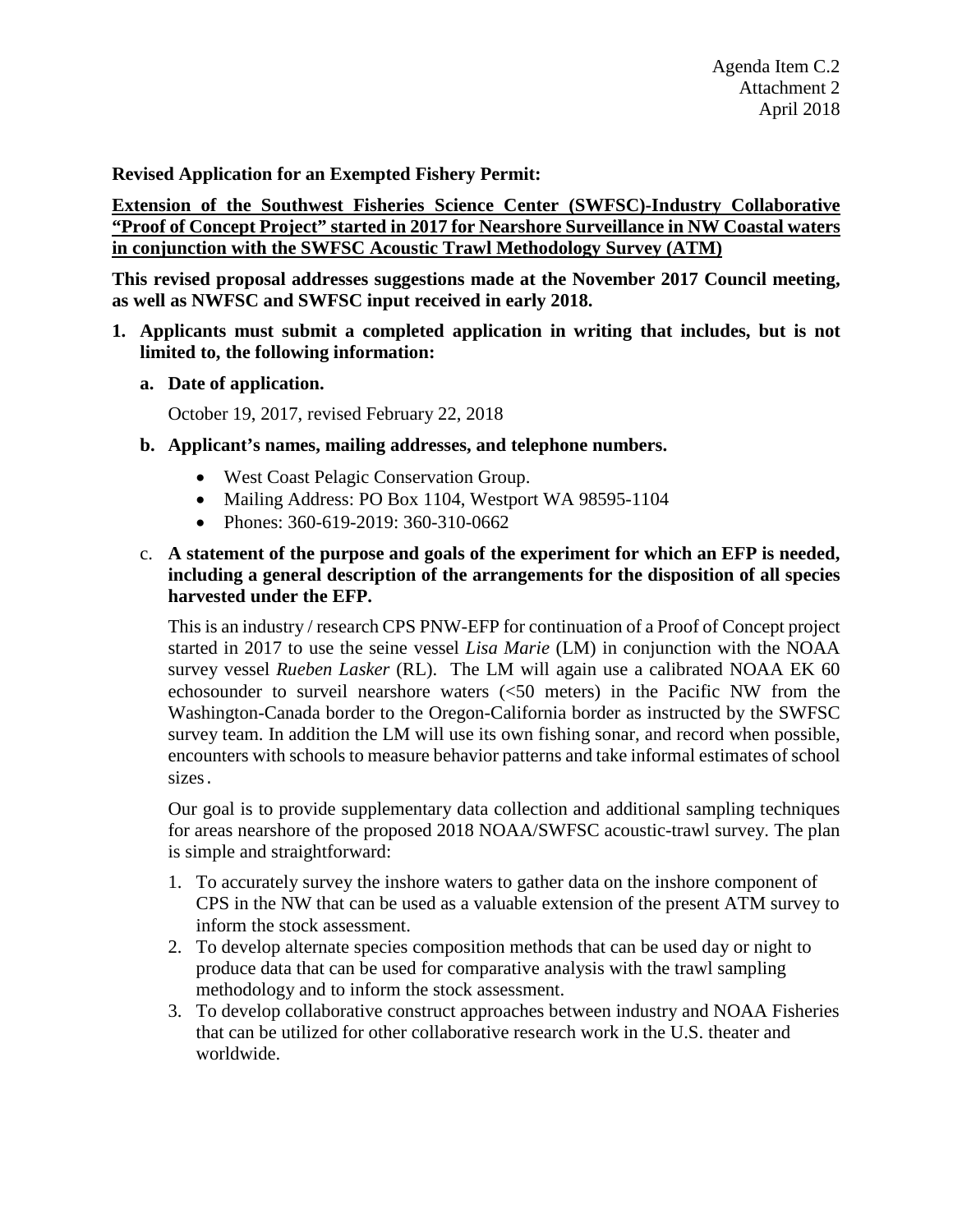Sampling will be done at the same general time and nearshore areas as the NOAA survey EFP is needed because directed sardine fishing is closed. The coastal pelagic species (CPS) that will be retained in small amounts (e.g. 5kg to 25kg) for sampling will be dip-netted sardines, anchovies, and mackerel(s). The sampled fish will be frozen and retained for identification and biological measurements to be performed by NOAA. Wrapped schools will then be released alive, and no fish will be harvested for commercial purposes.

# d. **Valid justification explaining why issuance of an EFP is warranted.**

The EFP is warranted to provide information in addition to the NOAA ATM survey, by providing species composition and indications of distributions and abundance of CPS species in adjacent areas where the NOAA survey cannot sample. The industry vessel has been equipped with a Simrad EK-60 sonar that will acoustically sample the area nearshore of the NOAA ATM survey area in order to make relative comparisons with the areas surveyed by the NOAA vessel. This is an enhanced extension of the 2017 collaborative "proof of concept" endeavor that the SWFSC and the NW fishing industry did off the coast of Washington and Oregon (see attachment 1: 2017 Project Instructions from the SWFSC). This effort was a cooperative work utilizing the survey vessel *Reuben Lasker* and the seine fishing vessel *Lisa Marie.* No sampling was undertaken in 2017 as the LM only had a sardine net which is unsuitable for harvesting the anchovy that is expected to be in the CPS composition the LM encounters.

Directed sardine fishing is presently closed. We have been advised by Council and NOAA staff that an EFP is appropriate to continue this project.

## **e. A statement of whether the proposed experimental fishing has broader significance than the applicant's individual goals.**

The experimental fishing could be applied to other species of fish that have nearshore components in other areas in U.S. or Canadian waters. The techniques could be applied anywhere that additional species composition sampling would benefit fisheries survey work.

**f. A statement whether the applicant intends to continue the EFP activities for more than one year. NMFS issues EFPs for only one year at a time. However, if an EFP proposal has a multi-year focus, this information should be included in the proposal.**

Yes, the applicants intend to continue more than one year.

# **g. Number of vessels and processors covered under the EFP, as well as vessel names, skipper names, and vessel ID and permit numbers.**

One vessel: F/V Lisa Marie, Coast Guard #: 1038717. Skipper: Ricky Blair. Owner: Andy Blair. No processors will be involved in the handling of the samples unless it is to transfer samples to a location designated, and as directed, by the survey team. There will be no commercial purchase of fish in this project.

## **h. A description of the species to be harvested under the EFP and the amount(s) of such harvest necessary to conduct the experiment; this description should include estimates of harvest impacts to non-target species.**

Species may include Pacific sardine, northern anchovy, jack mackerel, and Pacific mackerel. Estimated need is a maximum of 10 metric tons for all species.

## **i. A reasonable justification for the amount of EFP fish to be harvested. For statistical purposes, this could include a power analysis or other means to estimate a reasonable**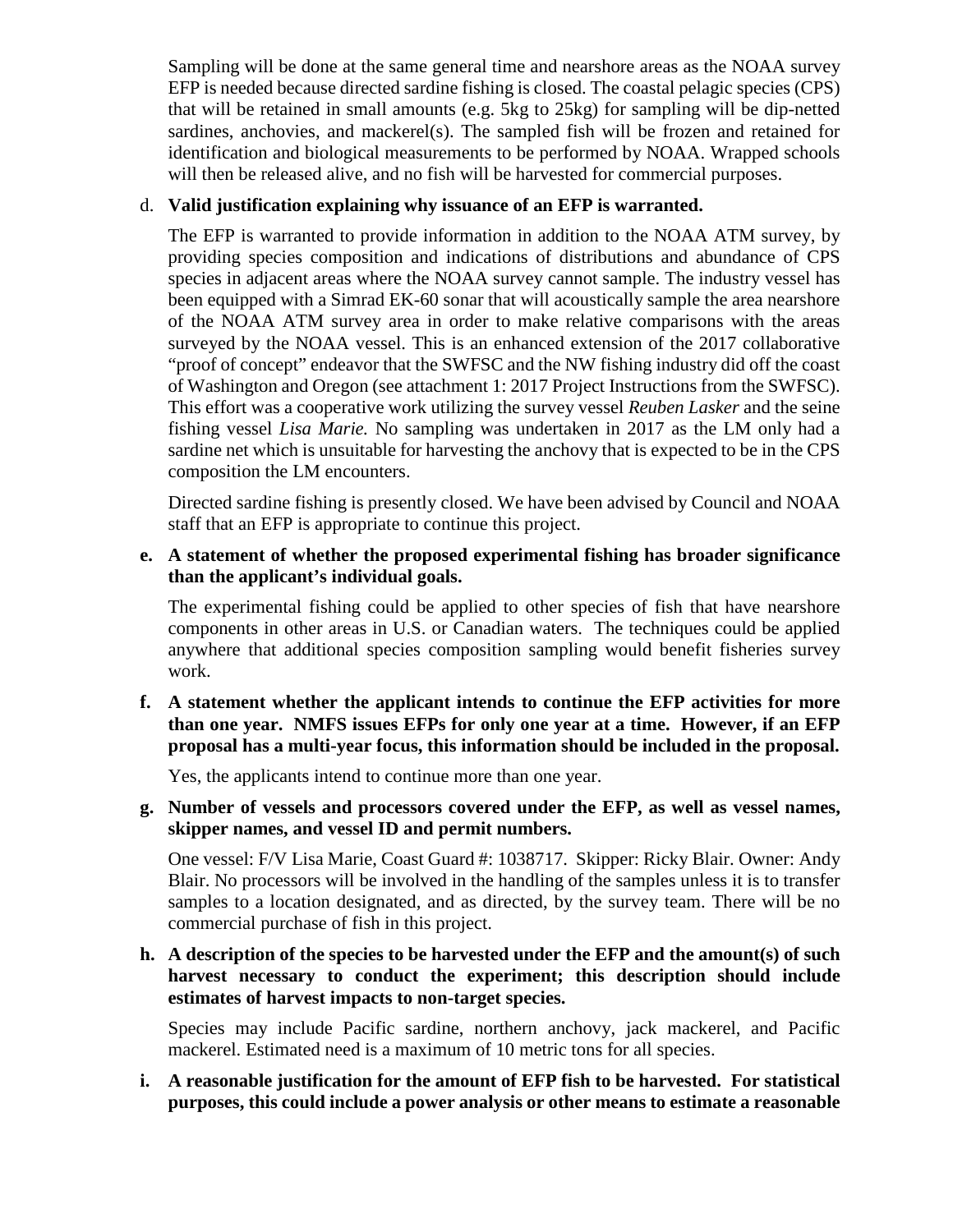### **amount or number of fish. Any other justification that supports the amount of fish proposed for EFP activities should also be included.**

Small amounts of EFP fish are to be retained for species composition and frozen for additional biological sampling (length frequency distributions, etc.). Total amounts will be determined by the number of schools that can be sampled during the survey period.

*The SSC expressed concerns as to whether the proposed catch and sample size are appropriate to accurately characterize the biomass, age-structure, and size-structure as well as the variance associated with each*. This EFP to collect PNW samples inshore or offshore will not be able to accurately inform the survey team as to biomass nor is it intended to at this stage of development. The use of the EK 60 on the seine vessel in waters <50 meters is intended to supply information that we believe will lead to vetted survey methodology and data sources that will better inform the stock assessment. As a "proof of concept" however this is in the "exploratory" mode and in the developmental phase process. As the author recalls it took 6 years, and 3 survey cruises, plus a methodology review before the ATM survey was fully vetted for the stock assessments. As the methodology and equipment is very similar to the present ATM survey our belief is that we could provide data for the stock assessment in a shorter interval of development time. As we are not capturing schools for commercial harvest or point sets, and are subject to CPS school availability, point sets or school capture for biomass estimation is not a viable option.

As to "*characterizing age-structure, and size-structure as well as the variance associated with each."* Subject to finding schools or aggregations of CPS that warrant seine sampling sets we believe that seining will be able to provide random sampling inshore and offshore day or night. We believe that if the aggregations are found inshore in proximity to the prescribed LM transects we will be able to provide more samples from more schools using the process described herein than if we were taking fish for commercial purpose and / or point sets. In part this is because as we do not need take time to depose the harvested fish to a processing facility. This means we will be able to make a higher number of sets overall than when there is a need to capture the entire school. With the time savings of not having to pump the school on board, waste time with partial school capture, and steam many hours to shore (and back) to unload we estimate we can do 2 to 4 times as many sets than if we were "point setting"**.**

Offshore sampling, if done, would attempt to shadow the RL and take samples in proximity to where they are trawl sampling or doing acoustic transects. Again subject to finding CPS schools, seining should prove a productive tool to gather a large number of random samples. Age-structure and size-structure should be as representative of the population inhabiting NW waters as those taken by trawl sampling with two possible exceptions: Inshore waters may have a different mixture of species, ages, and sizes from offshore waters; and fish that are less than 6 months of age may not be captured in a seine net. At the least sampling with the use of seine gear, inshore or offshore, will give us a composition comparison with what is caught offshore in a surface trawl net. The rationale used for sample sizes is the same as the SWFSC survey team for trawl sampling. We want to replicate the sample size the survey vessel uses as it is part of their survey methodology, and to make composition comparative analysis to the trawl sampling as straightforward as possible.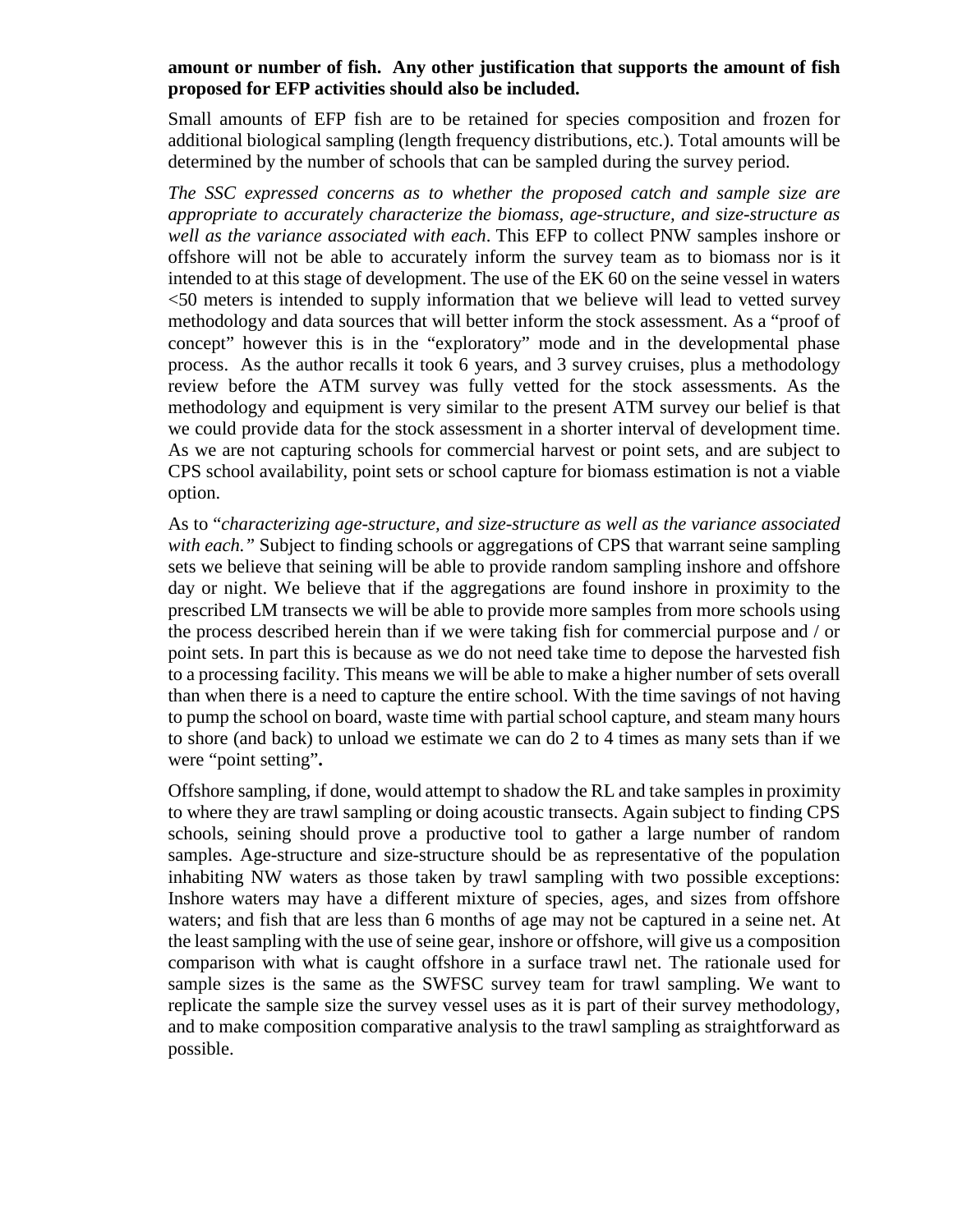## **j. A description of a mechanism, such as at-sea or dockside fishery monitoring, to ensure that the harvest or impact limits for targeted and incidental species are not exceeded, and are accurately accounted for and reported.**

Monitoring of sampling efforts will be in conjunction with the NOAA ATM survey team that will be sampling adjacent areas offshore of the proposed survey area. There may be a NOAA observer on board the seine vessel when sampling occurs or at other appropriate times as there was in 2017. In addition the participants do not intend to harvest any fish in commercial quantities when working in conjunction with the survey vessel.

# **k. A description of the proposed data collection methods, including procedures to ensure and evaluate data quality during the experiment, and data analysis methodology and timeline of stages through completion.**

Protocols will be as outlined by the SWFSC instructions (in italics below) and /or as outlined herein.

*"The principle components of the nearshore sampling include: AST's Simrad EK60 General Purpose Transceiver (GPT) connected to Lisa Marie's Simrad 38 kHz transducer (ES38-B); AST's video logging electronics connected to Lisa Marie's Furuno 250 sonar display; and industry's processing of Lisa Marie's purse seine catches. During June, an AST member will work with J&G Marine Supply to install and test the EK60 and video recording systems and calibrate the EK60 system so the data may be used to estimate CPS biomass in a nearshore sampling stratum. The sonar imagery will be used to qualitatively evaluate the numbers, sizes, and behaviors of CPS aggregations.* 

*When the Reuben Lasker is surveying off Washington and Oregon, the Lisa Marie will conduct complementary echosounder (Simrad EK60), sonar (Furuno 250), and purseseine sampling along nearshore extensions of Lasker's survey transects. During this period, an AST member will be aboard Lisa Marie to log data, advise on the sampling protocol, and maintain a log of sampling activities, and species catches in a series of seine sets to identify species composition and collect biological samples. The CPS species that will be collected include Pacific sardine, northern anchovy and mackerel(s). The sampled fish (e.g., 5kg-25kg) will be frozen and retained for identification and biological measurements to be performed by SWFSC. Wrapped schools will then be released alive, and no fish will be harvested for commercial purposes*."

Sampling will be executed by the LM as it performs the inshore transects given to them by the SWFSC. As schools are "spotted" by the EK60 and /or the vessel "fishing" sonar the LM will set an anchovy seine net (smallest seine mesh available for commercial harvest) around these CPS schools or portions of these CPS schools. The SWFSC will establish "bins" for school sizes they want sampled over the course of the LM inshore transects: Example: 15 schools each 5-15MT: 15 schools each 15-35MT: 15 schools each 35-60MT: 15 schools each >60MT. The LM will attempt to find these school sizes as it does their nearshore acoustic transects. The LM will prioritize efforts to find school sizes to best match the request for each and all bins. Similar to using a spotter plane, the LM will use a sonar and / or the EK60 to estimate the school size before setting. However if the requested school sizes we are seeking to fill requested bins are not available for any one day, the LM will set on schools that are available for that day. Estimates of school sizes the LM sets on will be recorded. Except for the grouping by "size" bins we will set randomly without regard to species composition. At all times we will follow the advice from the NOAA observer and or other survey staff.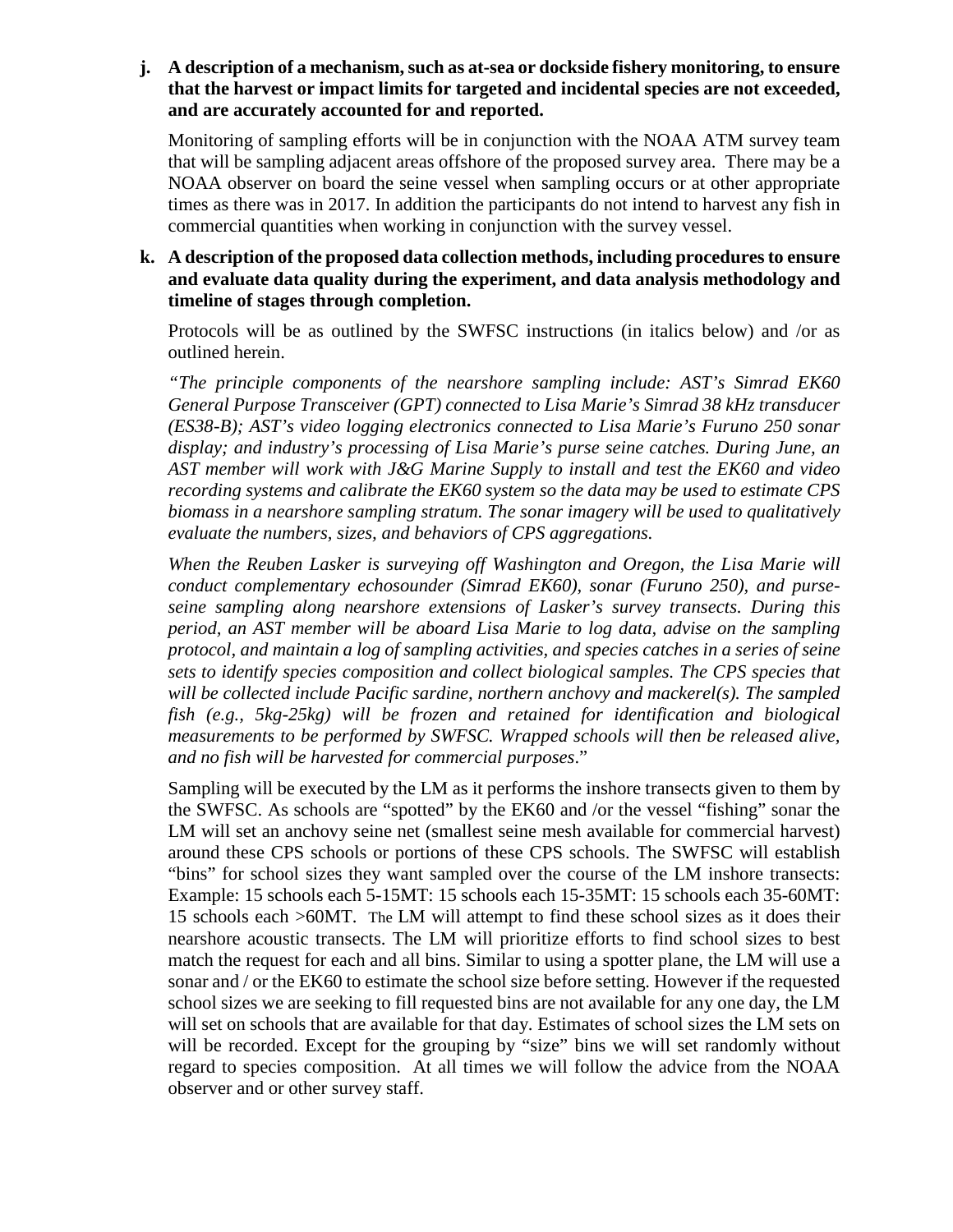To obtain a random sample by dip netting, the first step will to randomly select schools that meet size bin requirements without regard to harvest selectivity. To this end we will take advice from the NOAA observer. Once a school is selected the LM will set on the school using a loose set purse that is tight enough to allow sampling at the top and bottom  $\left($  <20' to the bunt end of the seine net) of the purse. The net will be pursed to bring schools toward the surface but to prevent mortality-(loose purse). When loose pursed the "Bunt" (bottom) of the seine net will be at a depth of 15'-20'. Samples will be dip netted with a long handled pole 20' that can reach the fish at the bunt of the net and samples taken from the top and bottom of the school. Jigging the school before setting, an industry practice to identify the composition prior to setting, may be done to see if there are marked differences with samples taken prior to setting and what is taken in the seine net. The fish in each dip netted haul will be separated by species, counted, weighed and recorded to establish species composition of each dip net of fish brought aboard. We will attempt where practicable to collect and retain 50 biological samples per species per set, which will be frozen for further biological analyses by the SWFSC. In the event the species are, or are nearly, homogenous we will collect a minimum of 50 fish of the predominant species for biological samples and as many other CPS species samples as are available that came aboard with those samples of the predominant species. Weight of biological samples for any one set will not exceed 25kg or be less than 5kg. Biological samples will be batched by set and species and coded for environmental and catch information including date and location. (Note: if individual state enforcement agencies have sampling protocols to determine species composition it is possible we will use those protocols to determine species composition but only if they fulfill the needs expressed herein). Dip net on board hauls will be catalogued by top of net or bottom of the net location and there will be a minimum of two dip net hauls brought aboard per set, at least one from the top of the net and one from the bunt. These samples will then be combined and a random subsample of fish of each species  $(n = 50)$ will be taken from the pooled sample and saved for biological measurements. Long-lat., time of day, weather, SST, etc., data will be recorded at the time of the set.

Based on time, weather and availability of RL the LM will attempt to do some day and night sets in proximity to the RL and in waters >50M (offshore) to determine if species compositions are similar to those the RL captures in their trawl sampling net and similar to what is sampled inshore. Samples for the LM will be gathered using the same protocols as nearshore.

### **l. A description of how vessels will be chosen to participate in the EFP.**

The Lisa Marie was chosen based on dialogue with the NOAA survey team about the type and size of vessel, availability, and a history of conducting research. The vessel selection was supported by members of West Coast Pelagic Conservation Group.

### **m. For each vessel covered by the EFP, the approximate time(s) and place(s) fishing will occur, and the type, size, and amount of gear to be used.**

The time and place will be scheduled to be in conjunction with the NOAA survey activities, most likely in a 25 day to 30 day window in a timeframe between June 25th and August 31. Exact time and dates will be dependent on the survey vessel schedule. Again any "fishing" will be under the direction of the survey team and for the collection of samplesnot for commercial enterprise.